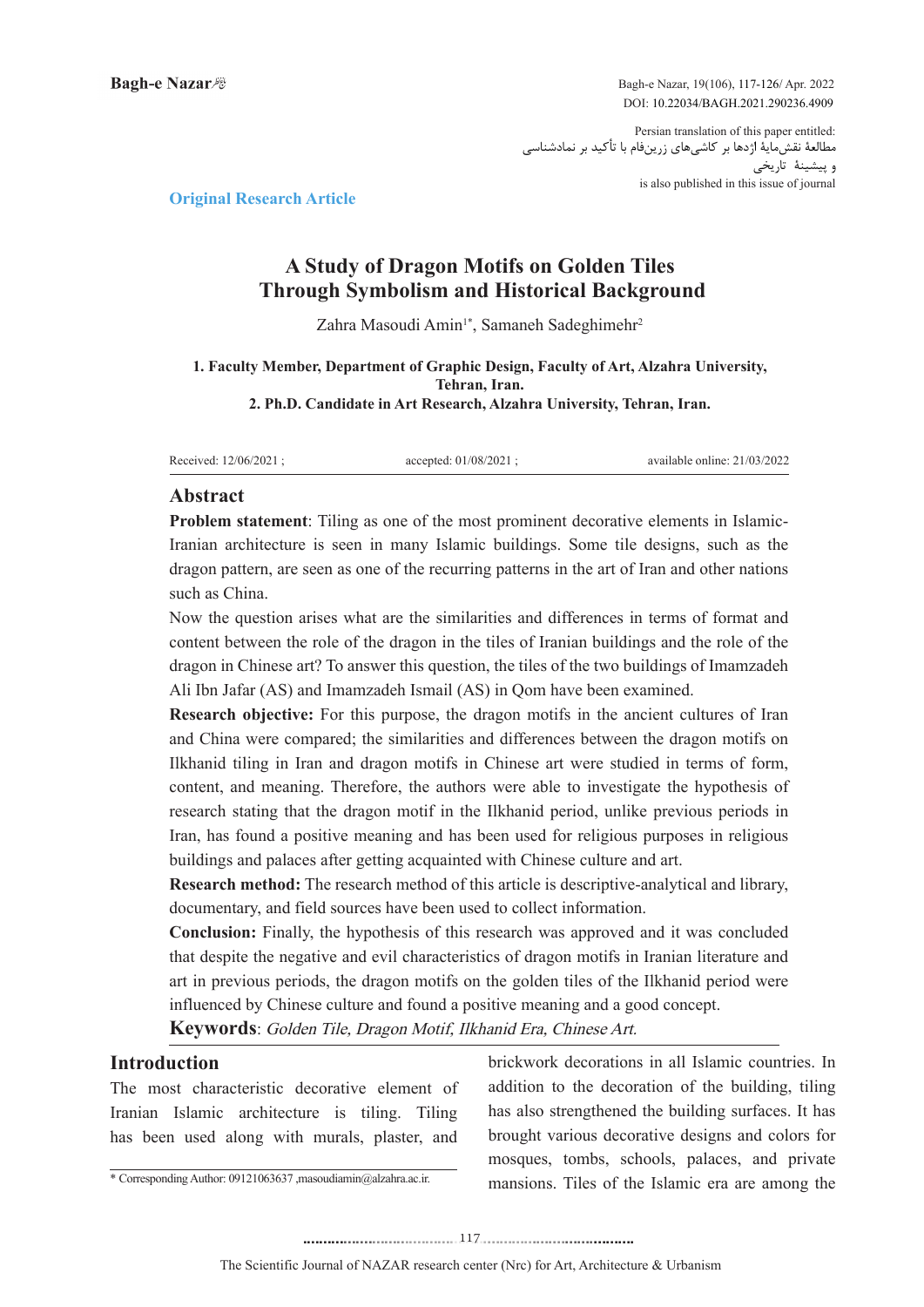valuable artistic and cultural works left from the Islamic world. In the absence of written illustrated documents, tiling has recorded a clear picture of how the arts such as painting and calligraphy evolved in terms of applying decorations and colors (Porter, Islamic architecture and art, and this feature also  $2002, 5$ ). Decoration is an integral part of Iranianhas been seen in pre-Islamic Iranian architecture for many centuries. Meanwhile, tiling with the long history in Iran plays an important role in this context and can express the taste and the art of the creators. This art has evolved in different Islamic periods. We have seen its use in religious buildings frequently so far. Two samples of Ilkhanid tiles studied in the present research, namely star tile with golden glaze and hexagonal tile with turquoise glaze, that are both related to two shrines in Qom, as well as the golden tile of the Ilkhanid palace in Takht-e Soleiman indicate the importance of the dragon motif in Iranian decorations. The question of this research was "What are the similarities and differences between the dragon motifs in the tiles of Iranian buildings and the dragon motifs in Chinese art in terms of format and content?" It was assumed that influenced by the Chinese culture, the dragon motifs in Iranian art, especially in the two mentioned religious buildings have been formed with a positive concept and meaning.

The approach of this research was to describe, interpret and symbolize the dragon motifs, to find out how and when they have appeared in Iranian visual arts. If we want to interpret motifs and illustrations as manifestations of basic principles, we must consider the artworks not only in their narrated style and content but also with indescribable unprovable forces that formed the special existence of the works like psychological, social, cultural, political, spiritual and philosophical forces. These forces can be unknown to the artists themselves and can even be significantly different from what they intend to express (Keshmirshekan, 2017, 119). In fact, a motif can be repeatedly used in different art eras while its symbolic meaning and concept have been changed considerably. A lot of motifs and symbols of ancient Iran which have stood the test of time during the Islamic era and survived up to now, are considered as merely decorative motifs (Javadi, 2020).

Referring briefly to iconography, the present study dealt with the roots and role of the dragon motifs in the two cultures of Iran and China. Eventually, it was concluded that the dragon motifs in the religious buildings of Imamzadeh Ali Ibn Ja'far (PBUH) and Imamzadeh Ismail (PBUH) as well as the Ilkhanid palace of Takht-e-Soleiman-was contrary to the evil and negative characteristics of the dragon in Iran and being influenced by Chinese culture, it has found a positive good indication.

This descriptive-analytical research was carried out by applying bibliographic methods together with the field research methods. Since each work of art is a collection of signs that goes beyond the artist's thinking and is considered in a range of beliefs and culture of society, the main purpose of this method was to explain and define the distinction between theme and meaning and secondly between the form and content of the artwork. Therefore, during the three stages of pre-iconographic, step approach was designed to identify the three primary, iconographic and iconographic-descriptive, a step-bysecondary and content layers of artwork and then to receive hidden messages beyond the tangible elements of the artwork, researchers analyzed and discovered the unknown hidden elements such as beliefs, convictions, and worldviews in the visual elements of the artworks descriptive interpretations both provide the researcher (Kangrani, 2012, 23). Iconographic and iconographicwith the symbols needed for decoding. The samples studied in this research are golden and turquoise tiles with the motifs of a dragon, belonging to the palace of Takht-e Soleiman and the Imamzadeh Ali Ibn Ja'far (PBUH) and Imamzadeh Ismail (PBUH) shrines in the city of Qom from the Ilkhanid period. These tiles are being kept in the Astane Hazrate Masoumeh (PBUH) Museum together with ten other similar golden tiles.

#### **Literature** review

Numerous articles and books have been written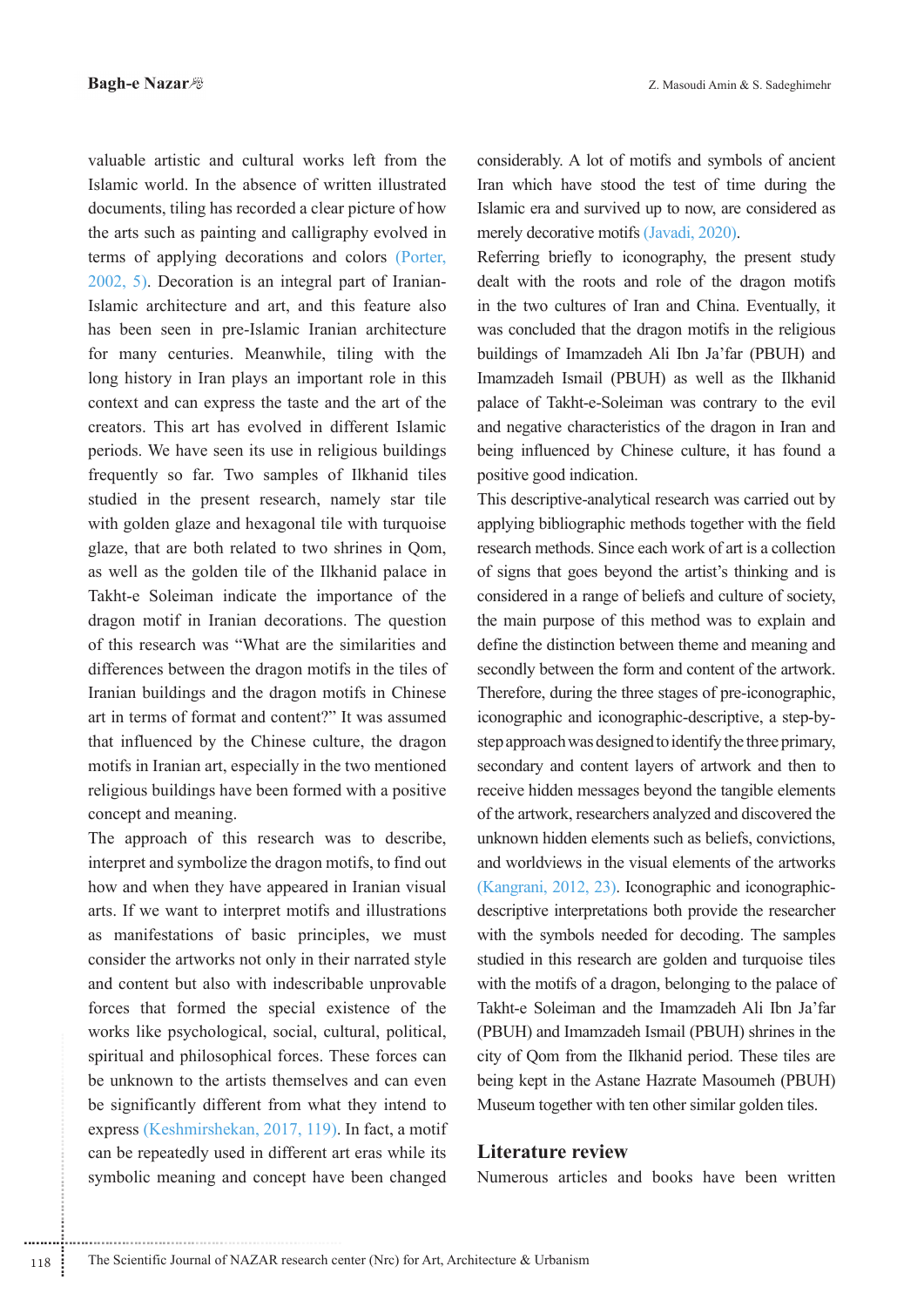about the dragon, its meaning, and its application in Islamic art and handicrafts. But all these texts have dealt with the dragon based on its negative function. For example, Abbas Daneshvari (2011), in his book "Snake and Dragon", refers to the dual concept of the dragon in Islamic art. He believes that the dragon in Islamic art has two opposite poles or two forces. Rastegar Fasaei  $(2000)$  in his book entitled "Dragon in Iranian Mythology" has referred to the appearance of dragon based on some poems and texts. Dr. Fereydoun Joneidi (2020), Shahnameh scholar and linguist, in his book entitled The Story of Iran from Beginning to the Death of Damavand based on Iranian Discourses, based on Ferdowsi's Shahnameh, considers the dragon a symbol of a volcano and as a result a symbol of destruction and evil forces.

Presenting a classification of dragon form, Taheri  $(2009)$  in an article entitled "Evolution and Classification of Dragons in Iranian Painting" believes that dragons in Iranian painting are more influenced by their Chinese counterpart, however, there are examples of dragons influenced by western dragons. Fakhri Daneshpourparvar, in an article entitled "The dragon Motif in the Art of Painting, Pottery, and Architecture", has identified this motif in Iranian architecture and has sought traces of this motif in Chinese art. Regarding the golden tiles in Qom, a book called "Qom Guide" was published by the Astane Qom Office Publication in 1938, in which the tiles are briefly mentioned with a picture of them without any study or interpretation. Kalbadinejad  $(2013)$  introduced these tiles and inscriptions and also has analyzed and interpretative them.

The present study seeks to find out how the dragon entered the Iranian visual arts with its positive meaning in contrast to the previous era and also to symbolize this element.

### **Dragon theme as an icon**

In the first stage of iconography and in order to analyze the dragon motifs, it is necessary to explain its physical features in the simplest form through the

pre-iconographic description. This motif is engraved on a star tile with golden glaze<sup>1</sup> and belongs to the collection of tiles used in the body of Imamzadeh Ali Ibn Ja'far (PBUH) in Qom<sup>2</sup>. The tile was located on the plinth of the building, which is now kept in the Astane Hazrate Masoumeh (PBUH) Museum along with other obtained tiles related to this collection. The dimensions of the sides of this tile are 23 cm. The main motif of the work which has been golden glazed is surrounded by a glaze in azure and turquoise. Several white spots have covered the body of the dragon as fish scales.

• Historical Study: This tile is collected from the plinth tiles of the tomb of Imamzadeh Ali Ibn Ja'far (PBUH) in the 14th century. The tiles of this building were probably made by the Abi Taher family<sup>3</sup>. The date  $1337$  is engraved on the other tiles of this collection, indicating the fact that they belong to the 14th century and Ilkhanid period  $(Fig. 1)$ . On this tile, there is a dragon figure with the body covered with white scales. The dragon's mouth is open and flames come out of his mouth, which shows him in a state of rage. Fereydoun Joneidi believes the dragon was a symbol of the molten magma from terrible deadly volcanos located in Alborz Mountain that fell from the summit of the volcano and destroyed everything in its path.

His legs resemble the legs of an eagle, and the artist's drawing of the body spirals shows it is to fly and move forward. The background of the work is inspired by the Chinese style and is decorated with small clouds, and the motifs are surrounded by azure and turquoise colors and small dots.

There is a verse attributed to Ferdowsi in Shahnameh that:

It is better for the woman and the dragon both to be in the grave and the earth be clean from both of these dirty creatures.

The set of the set of the set of the set of the set of the set of the set of the set of the set of the set of the brave and pure women who exist<br>is verse has been wrongly attributed<br>tut even if it is from Ferdowsi, it is<br>s Joneidi believes that this verse is not from Ferdowsi and according to the great position of women in Shahnameh and the brave and pure women who exist in this book, this verse has been wrongly attributed to Ferdowsi. But even if it is from Ferdowsi, it is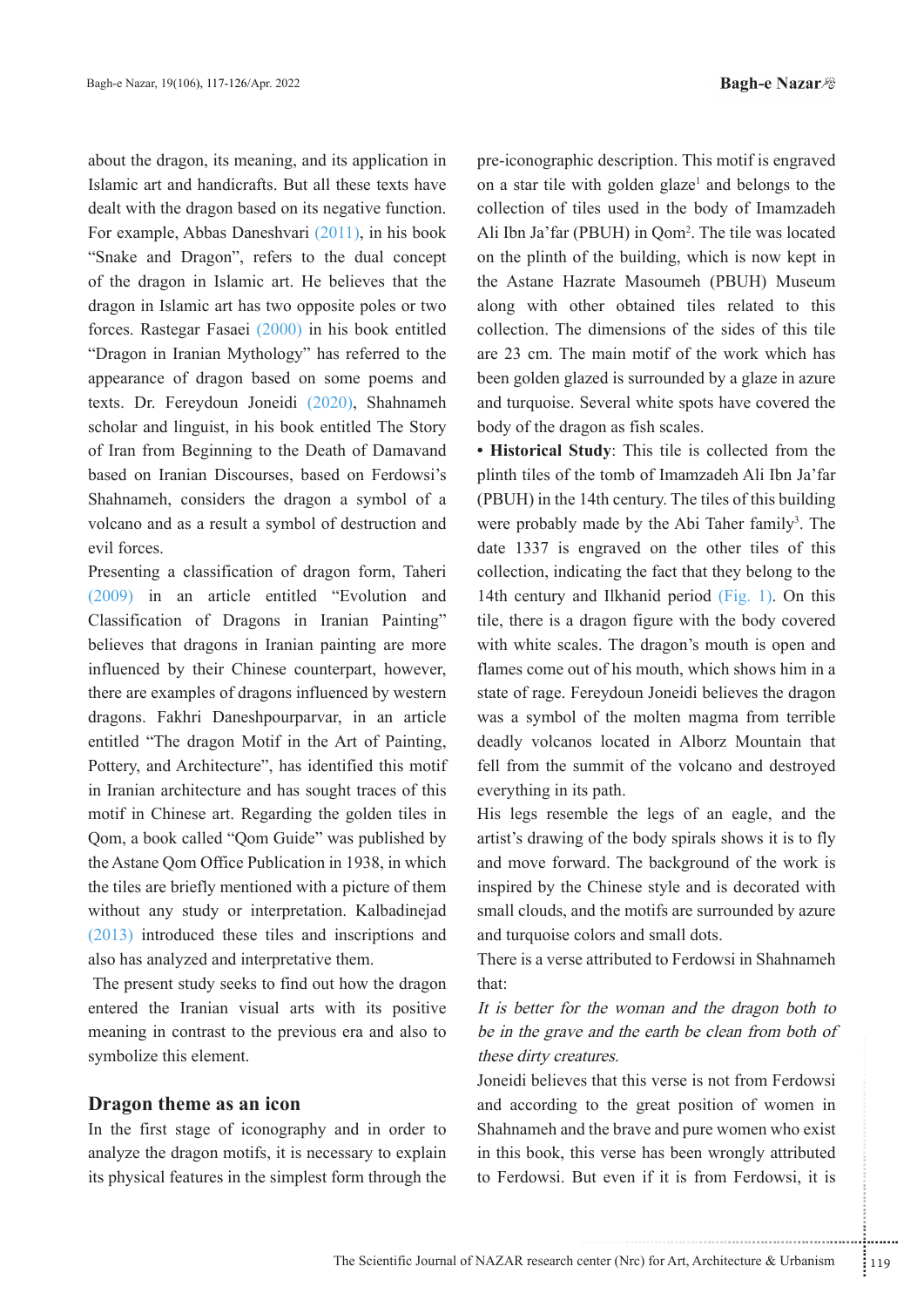a reference to Soodabeh and her sedition against Siavash. It should be noted that the dragon motifs in the art of ancient Iran and the works of the Sassanid period are creatures combined with the head of a lion, horse or other animal, claws and wings of an eagle, and feathers of a peacock tail; the creature is referred to as Simorgh or dragon. But what is mentioned in Iranian poetry and literature about the evil of the dragon is in the form of words. The dragon motifs were not in the form of snakes or lizards in the visual arts until the 14th and 15th centuries AD in the Islamic era. Obviously, this element, like some other motifs such as Simorgh, Chinese clouds, and miniature rocks, is inspired by Chinese art that shows the influence of Chinese painting on Iranian painting in some elements (Javadi, 2020).

• Attribution of the Artwork: Some golden tiles decorated with flowers and plants have been found which belong to a large set of tiles with brown and blue mixed designs that one of them is the studied star tile (Fig. 1). Based on the signatures, this is believed that they are from Rabi al-Awal 1337 and belong to Kashan city and the Workshop of Seyyed Roknuddin Mohammad Ibn Seyyed Zainuddin Ali Ghazaeri (the potter). Another tile is also found with the signature of Master Jamal Naghash (decorator), which probably indicates that the painter of these tiles is also Jamaluddine Naghash, who is one of the prominent painters of golden glazed tiles in Kashan style (Pope  $& Ackerman, 2008, 1809$ ).

Another tile with the same motif from the Ilkhanid period and in another shrine in Qom is now on the Astane of Qom. The tile is in a hexagonal shape and decorated with a turquoise glaze and is to be introduced below due to having a similar motif.

This tile with turquoise monochrome glaze has been used to decorate the wall in the building of Imamzadeh Ismail (PBUH)<sup>4</sup> in Bidqan village of Qom  $(Fig. 2)$ . It is also necessary to explain that the tile discussed in the research along with 9 other tiles were transferred to the Museum of Astane Hazrate Masoumeh (PBUH) during the reconstruction, and are currently kept there. This tile is in the form of a hexagon and its sides are 25 by 20 cm. The tile has been glazed by applying the uniform turquoise glaze technique and the motif is embossed on the tile. This tile does not have a signature or date. The number 1262, however, is evident on another star tile obtained from this building, but due to the difference in techniques, it is not possible to determine the exact date of this tile. Since this shrine was built in the 13th and 14th centuries in Qom and the decorations were added to it in the same centuries, it can be said that it belongs to the Ilkhanid period.

Takht-e Soleiman is located in the northeast of Takap section of Miandoab city, which was chosen as a summer palace during the reign of the second Mongol Ilkhan and the nephew of Holakukhan, meaning Aba Qakhan  $(1264-1281)$ . Samples of the building's decorative tiles are now housed in various



Fig. 1. A star tile with the dragon motif belonging to Imamzadeh Ali Ibn Ja'far (PBUH). Source: Authors Archive.



Fig. 2. A turquoise tile with the motif of a dragon belonging to Imamzadeh Ismail (PBUH) in Bidgan village of Oom. Source: Authors Archive.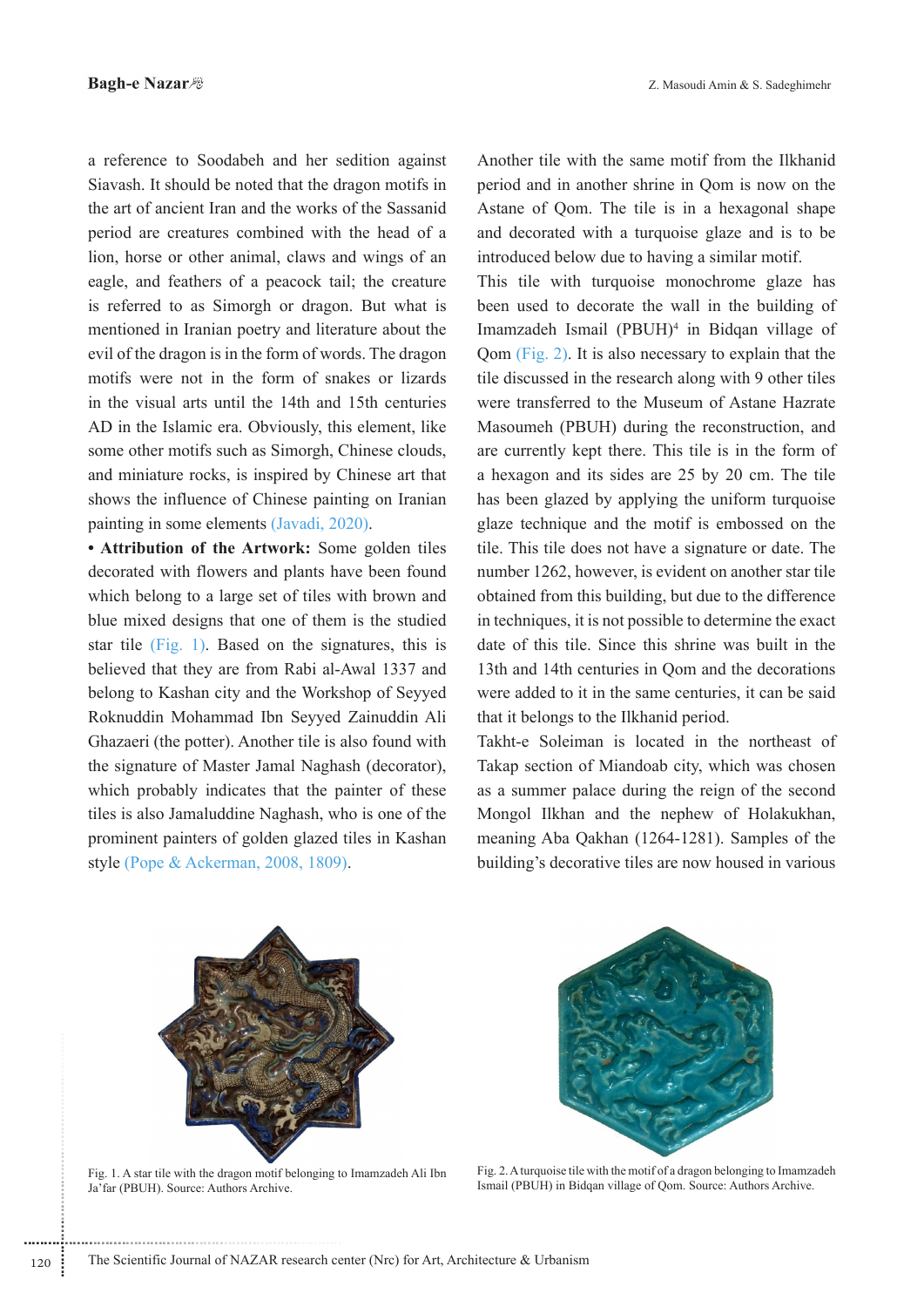**Bagh-e Nazar** 

museums and collections, including the Nasser Khalili Collection, the David Denmark Collection  $(Fig. 3)$ , the Victoria and Albert London Collection  $(Fig. 4)$ , and the Berlin Museum of Islamic Arts. In all of these tiles, the motif of a dragon is illustrated with a long body and in the shape of a snake with four legs, each with four claws with a head that is turned back and fire comes out of its mouth and dense hair has grown from the dragon's head. In all of these samples, the dragon is surrounded by shaped motifs in the background. Other examples floral and plant ornaments and there are cloudof these tiles with the motifs of the dragon have been obtained from the Takht-e Soleiman, which are made in the form of a mold and in which wings are



Fig. 3. The Golden Tile of the David Denmark Collection Source: Hosseini, 2011, 62.



Fig. 4. The Golden Tile of the Victoria and Albert Museum. Source: www. http://collections.vam.ac.uk/item/O 67412/frieze-tile-unknown/

in the same color. These tiles have different shapes compared to golden glazed tiles; they are often in the form of octagons or squares. A piece of octagonal tile with a dragon ornament and uniform turquoise glaze is housed in the Los Angeles County Museum of Art, in which the dragon is designed in a curved shape due to space constraints. An example of a square rectangular tile with a uniform green glaze and the motif of a dragon is also kept in the National Museum. The interesting point is the continued use of the motif of the Persian dragon alongside the Mongols; the artistic characteristics are very similar in both (Hosseini, 2011, 53-54).

# • The origin of dragon motifs in Iran

so many dishes, objects, and fabrics<br>Khosro Parviz's summer clothing is<br>a dragon. There are various images of<br>reature, including a snake-like image<br>on of complex creatures. The dragon<br>nimal that is both a reptile and a bir In Persian culture, the dragon has long been considered a demonic force. Heroes who believe in God have considered the dragon as an obstacle to divine thoughts and always seek help from Gods to defeat the dragon (Koyaji, 1999, 131). It is the largest harmful demonic creature in myths and epics around the world. In Persian narrations, it is described as a smokey poisonous creature with a body like a mountain, a mouth full of blood, a huge black tongue, a knotted tail, long hair, and eyes full of blood (Ferdowsi, 2002, 232-233). Dragon in myth, folkloric and heroic narrations is sometimes a water barrier. It causes drought and famine but a hero, Izad Yar Pahlavan, destroys the dragon and releases the waters, and the rivers begin to flow again (Sarkarati, 1992, 238-240). This description is in harmony with Dr. Joneidi's interpretation of the dragon as a symbol of the deadly volcano. In the morphology of the dragon, the form of the dragon face has appeared many times throughout the history of Iranian art in various forms and with cryptic themes. Simorgh or Sassanid dragon is a mixed animal and a good and useful animal whose motifs are placed on so many dishes, objects, and fabrics of this period. Khosro Parviz's summer clothing is decorated with a dragon. There are various images of this mythical creature, including a snake-like image or a combination of complex creatures. The dragon is an amazing animal that is both a reptile and a bird.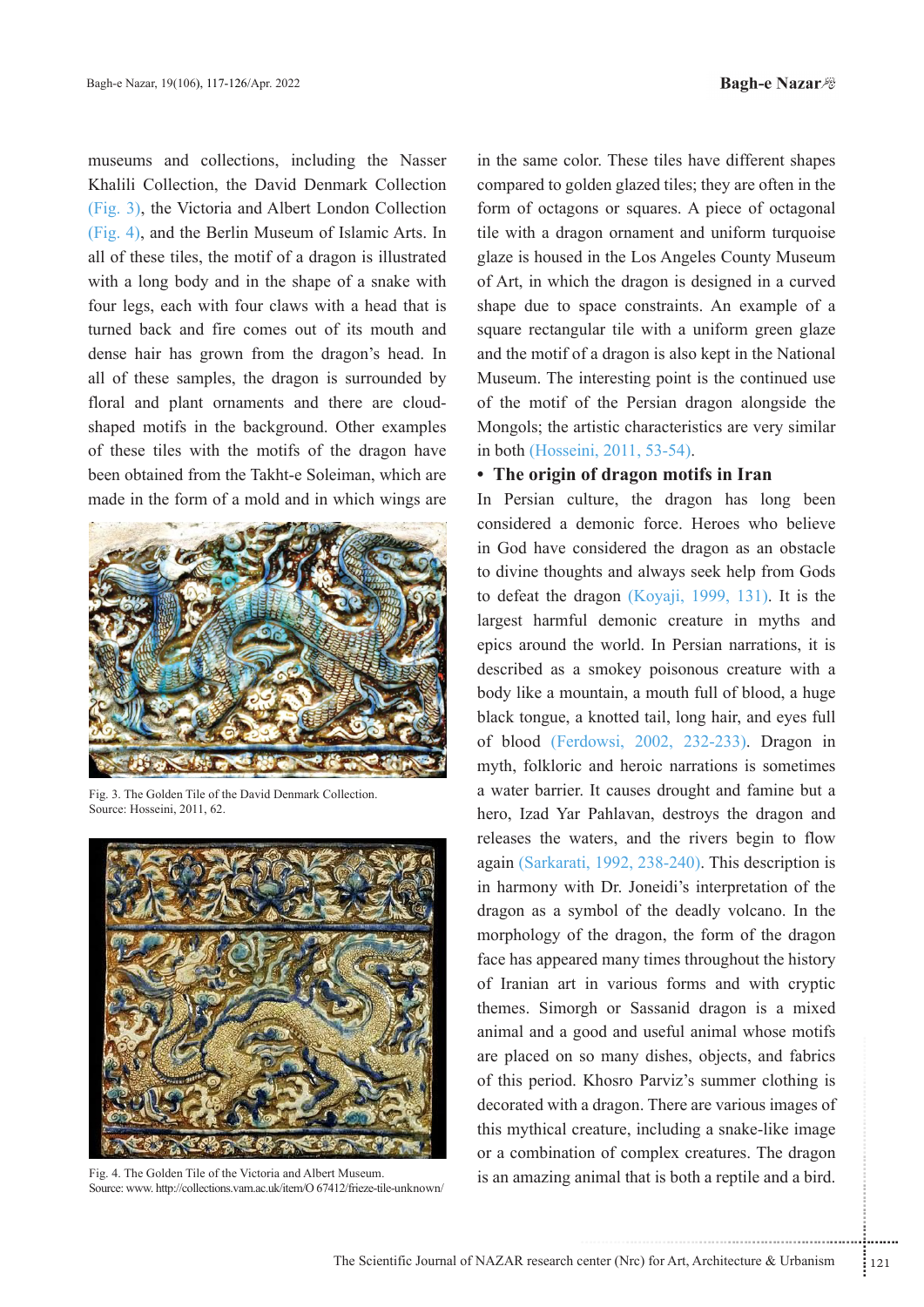This creature has no eyelids, it has two wings and fire flames come out of its mouth. It has claws like a lion's, a horn-like deer's, eyes like a shrimp's, skin like a fish's, a head like a camel's, a jaw like a bat's, and teeth like crocodile's (Rastegar Fasaei,  $2000, 34$ ). The word dragon in Avesta is written as "Axhi Dahak" which is a demonic creature with a negative character (Purdavood, 1968, 188) and the dragon in Iran is a symbol of a deadly devil (Koyaji, 1999, 254).

### • Dragon motifs in China

In China, the dragon is spiritual power and ancient symbol of Eastern mythology and a critical part of art subjects. Ancient Chinese people worship dragons in different methods; the dragon is a supreme creature and protector of the water god. It is a symbolic element and the most important indicator of creation and life and the secret of all things that exist. Dragon is the origin and the womb of all possibilities of existence, it is also the symbol of the very first Friday. In China, the dragon is a symbol of the blessing of power and happiness, so that only emperors have the right to use the dragon design (Fitzgerald, 2005, 266). The dragon in China is the first benevolent animal among the four sacred animals meaning the dragon, the phoenix, the unicorn, and the tortoise. The Chinese dragon brings wealth, happiness, and rain. It is a symbol of strength, courage, and heroism. It has originality and priority and people pray for rain to the dragon in the temples (Warner,  $2005$ ,  $301-302$ ). In general, the dragon is a symbol of the sky, life, sunrise, rain, and spring sun (Radfar, 2012, 34).

The Chinese dragon, according to Chinese folklore, hides in inaccessible waters or deep seas, waiting for the day when it will connect the earth and the water and will clear the weather and cause spring and blossom of life. Because the dragon in the Orient is the symbol of good power; the essence of change is the very life. In the spring equinox, it ascends to the sky and in the autumn equinox, it descends to the depths of the sea. Its blood is black and yellow, the main colors of heaven and earth. The dragon is the

symbol of vigilance and security, it is the protector of the treasures of the gods and the executor of their ideas; is nothing but the spirit of order and creation in the universe. In the second century BC, during the Han Dynasty, the dragon was the symbol of the absolute power of the empire and the sign of the emperor who had a dragon pearl in his throat, which means that he has reached perfection in speaking and thinking. The dragon is called "Long" in China and has ancient ancestors, which is why it is found in islands, forests, mountains, caves, and meadows. The dragon has a positive image in China and is the emperor himself and has the role of a protector, guide, and guardian of goodness, blessing, happiness, and success. In the morphology of the dragon, the characteristics and appearance of the dragon in ancient texts are described as follows; a creature composed of snake, fish, crocodile, pig, horse, and cow, with a snake-like neck, deerlike horns, fish-like scales, cow-like mouth, and a dog-like nose. The dragon has no wings in China, but it can fly and appear with smoke, fog, clouds, and lightning, bringing with it rain. The Chinese dragon has several horns and is a peaceful creature. This creature has claws of birds of prey, especially eagles (Taheri, 2009, 15). The dragon in China is a symbol of empire, fertility, and masculine energy. It symbolizes clouds, earth, intelligence, power, supremacy, water, blessing, happiness, courage, heroism, originality, and divinity. The embossed engravements of the dragon in the Mongol period with Chinese and Buddhist meanings have had the greatest impact on Iranian motifs (Chevalier, 2009,  $125$ ).

• Dragon motifs during the Mongol empire

During the Islamic era and with the government of the Mongols, the connection with Chinese art expanded in Iran and due to the familiarity of Iranians with Chinese art, artistic methods and styles entered Iranian art during the Song and Yuan periods and its effects remained in Iranian art for a long time. Chinese artists worked along with other artists in the illustration workshops of the Ilkhanid period, and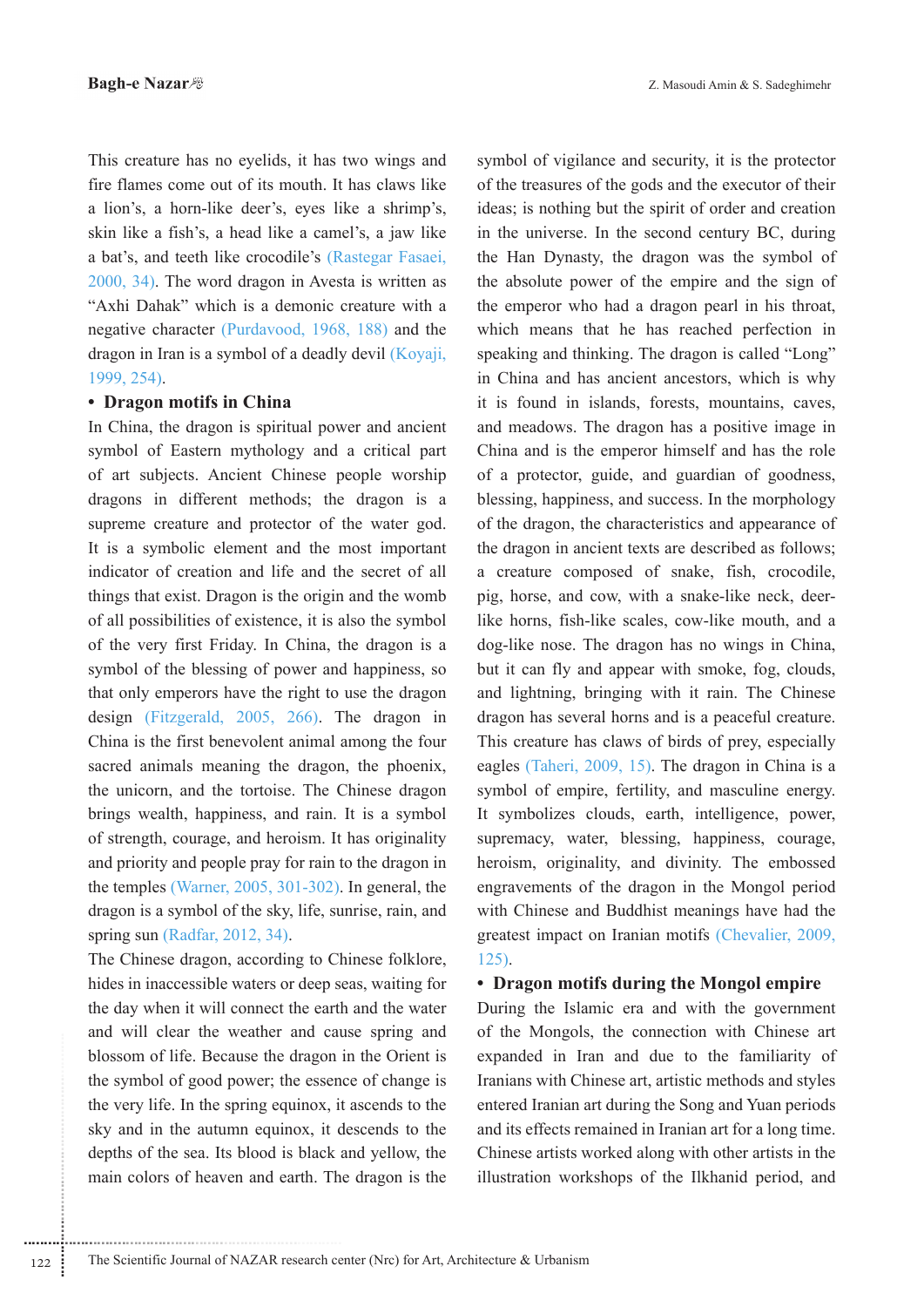the Chinese style in the book Demotte Shahnameh confirms this claim. The dragon motifs used in this period have two eagle wings with the claws of a lion and the tail of a huge snake, which is depicted as a flying piece of cloud. Its body is covered with scales and has two horns above its head. The Persian dragon has no wings or mane, has a long claw and a snake-like body with the characteristics of an Asian dragon. Besides, it resembles a European mythical dragon since fire flames come out of its mouth. In other words, the Persian dragon has the appearance of an Asian dragon and the characteristics of a western dragon, and at the same time in some cases, it is different from both. The dragon presented in Chinese and Japanese art is very diverse and is different from Iranian dragons, especially in terms of the number of fingers and the method of drawing. In general, the characteristics of the Persian dragon and its differences from the Chinese and Japanese dragons can be summarized in the following cases: The Persian dragon often has an appendage on its hind leg, while other dragons do not have this organ. It has a branch in the middle of the forehead that is usually divided into two parts, but in case this branch is present in Chinese and Japanese dragons, it is in a pair. A branch on each side of the head has no special meaning, while the Chinese dragon has a hair-like tail resembling a cow's tail and is said to distinguish males from females. Persian dragon is blowing fire, but the Chinese dragon rarely blows fire or steam. Persian version does not like to fly in the sky or swim in the water, so it is often depicted without wings, while swimming and flying is a key feature of Chinese and Japanese dragons (Abdullah & Shayestehfar, 2013, 78). These features also express the interpretation of volcanoes and dragons. When it comes to the visual arts, the dragon appears as a creature that is created by the combination of Iranian and Chinese beliefs.

### **• The colorology of the tiles**

The colors used in these tiles are brown, white, blue, and azure. Technically, blue and azure are cold colors and brown is warm, but white is a neutral color that makes everything on it shine. Using a cold color and its complementary warm color together creates a balanced atmosphere for the viewer. In defining the meanings of colors, white evokes the concept of holiness and purity and also expresses hidden meanings and themes. White is used in the scales of the dragon's body in the golden tiles. The designs are painted in brown; brown has a material nature, mass, and reality, and is in fact the color of earth. Blue is the most complex and mysterious color and is the sacred color of the sky; blue and its derivatives such as azure and turquoise, carry supernatural power. Blue is generally the color of belief and the color of religion and has been used in surrounding lines of the motifs and also in the background color (Kalbadinejad, 2015, 49). In general, both gold-colored glaze with gold glitter and turquoise-colored glaze with blue glitter refer to the transcendent meaning and derived from the ancient Iranian culture. The golden glaze is obtained from metal oxides that have golden-yellow and reddish-copper colors. Golden and silver dishes Islamic cups and dishes in the Islamic era, however, with dazzling beauty and splendor replaced the prethere is a narration saying that drinking from golden dishes was prohibited during the second to the 14th .century

#### **• Iconic interpretation**

The strategy is also and social conditions of that time,<br>trongly influenced by the Mongol<br>ncreasing influence of Chinese art in<br>s is also another remarkable fact. The<br>tion we face at this stage is why the<br>tion we face at t Iconology is not only a method of creating artworks but also is considered as a method of studying and analyzing the artworks. As a result, researchers and art critics have been able to use this method to provide a better understanding of the artworks. For iconic interpretation, to find the meaning of an artwork, it is necessary to separate the data we have talked about so far, put them together, and provide a correct interpretation of them (Panofsky, 1995,  $38$ ). Furthermore, it is necessary to pay attention to the political and social conditions of that time, which were strongly influenced by the Mongol invasion. The increasing influence of Chinese art in Iranian artworks is also another remarkable fact. The important question we face at this stage is why the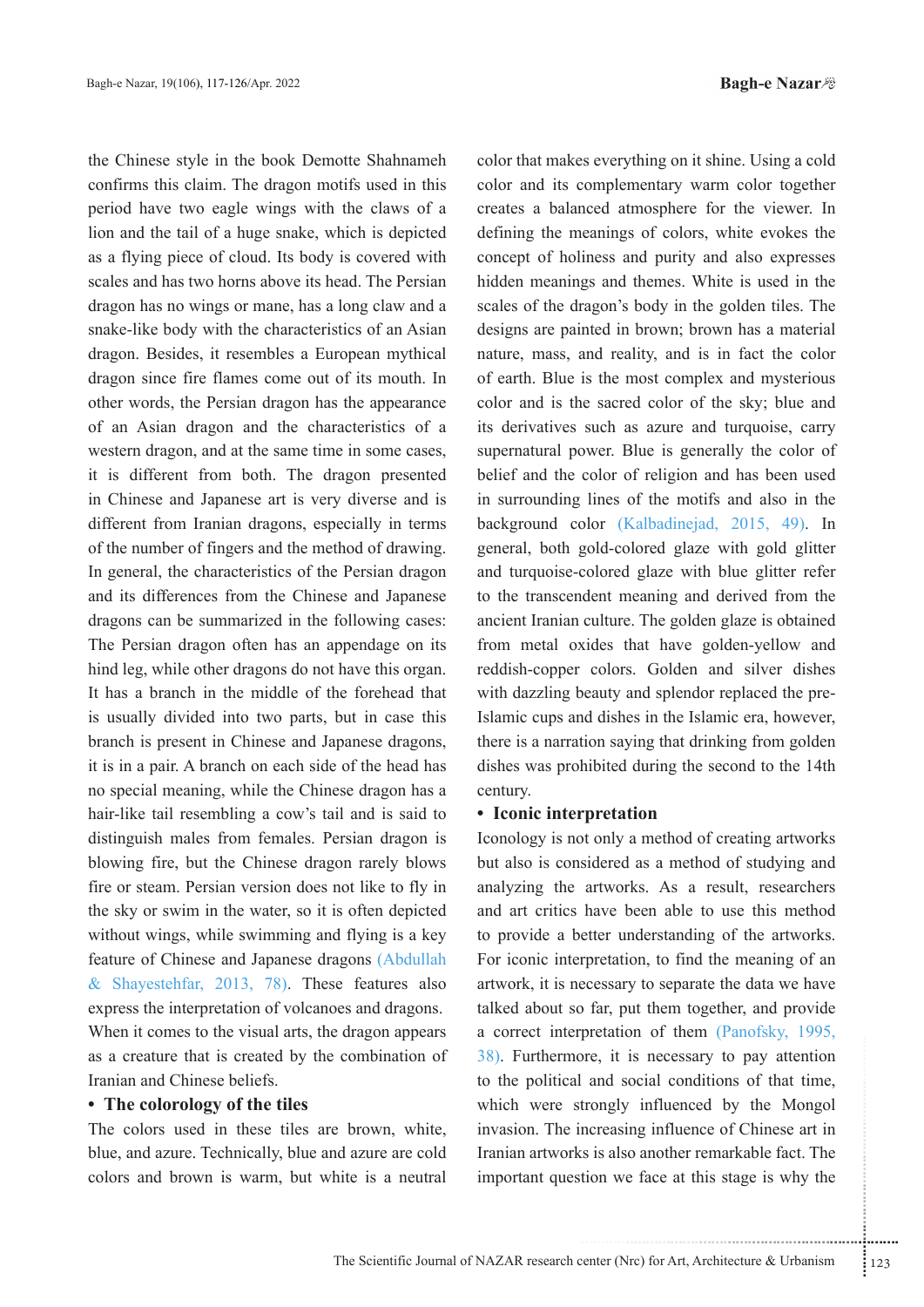artists in that period chose this Chinese theme? In Table 1, a comparative study of the issues related to dragons in the two civilizations of Iran and China can be evaluated. Separated in two columns, the iconological study of this symbol is presented briefly for better comparison (Tables  $1&2$ ).

By studying the characteristics, roots, and concepts of the dragon motifs in the two civilizations of Iran and China, it can be easily understood that before the Mongol conquest, the dragon motif in Iranian artworks including literature, architectural decorations, etc was always under the influence of Islamic traditions and Iranian myths and legends and as a result had a negative meaning. In fact, the dragon motifs were never considered with their positive features before the Ilkhanid era. But it seems that before the Islamic period and in Sassanid art, the dragon was a good and positive creature, which should be examined in other articles. In China, the presence of dragons in temples, and architectural decorations such as around columns and capitals have various meanings that all have a positive role for the dragon, such as a symbol of goodness and blessing, a sign of rain and fertility, a guardian of the temple as a sacred place, an element for preventing possible fires, an element to ward off evil spirits from the temple, and a symbol of the Chinese Yang and Buddha's steed (Daneshpourparvar, 1997, 674). In examining the colors used in the tiles, it should be said that blue, as a sacred and heavenly color, contains supernatural forces and is attributed to the god of the sky, and is considered the color of religion. Decorating the tile with turquoise glaze confirms the positive functions of this color. The

golden glow in the star tile can be attributed to the celestial and divine light of the sun.

According to the authors of this article, the dragon motifs in the mentioned buildings, especially two Imamzadehs, holy places, and other tiles in the Astane Hazrate Masoumeh (PBUH) museum, refers to the positive meaning of the dragon and the shape and form of this creature is influenced by Chinese art and culture. The important point is portraying this animal considering its positive features.

## **Conclusion**

Iconography is defined as a branch of cultural history that includes the historical, social, and cultural backgrounds of the motifs used in visual arts. Iconographic researches discuss how social and historical developments are reflected in the visual arts; these studies deal with the artworks as documents or certificates, so scientific, social, religious, literary, and philosophical developments considered are also important for iconic interpretations. Due to this issue, the history of culture and the history of art are related to each other in iconographic studies. Based on the concepts in the field of iconology, the roots of the dragon in the two civilizations of Iran and China were examined and compared in order to evaluate and study the remained tiles of the Ilkhanid palace in the Takht-e Soleiman and the tombs of Imamzadeh Ali Ibn Ja'far (PBUH) and Imamzadeh Ismail (PBUH) located in Takap and village of Bidqan in Qom respectively. Based on the tables and what previously was said in the present text, it could be pointed out that the most important difference between Iranian and Chinese

Table 1. A Comparative Study of Iranian and Chinese dragon. Source: Authors.

| Dragon in Iran                                                    | Dragon in China                                                                |
|-------------------------------------------------------------------|--------------------------------------------------------------------------------|
| It is considered a demonic force and is the most famous           | The dragon is a symbol of spiritual power and is the first benevolent animal   |
| demonic creature in the classification of mythical animals.       | among the four sacred animals of China.                                        |
| It is a water abductor. It causes drought, and the heroes         | It is the patron and the god of water. He brings with him wealth and rain, and |
| overcome the drought by destroying the dragon.                    | people in the temples pray to the dragon for rain.                             |
| It is a demonic creature and the symbol of the devil and death.   | It is a heavenly symbol of life and revelation.                                |
| The Persian dragon has a horn in the middle of its forehead. It   | The Chinese dragon has two horns on both sides of its head. It rarely blows    |
| blows fire. It is a creature that likes to be on earth and has no | steam or fire.                                                                 |
| desire to fly or swim.                                            | Swimming or flying is a key feature of the Chinese dragon.                     |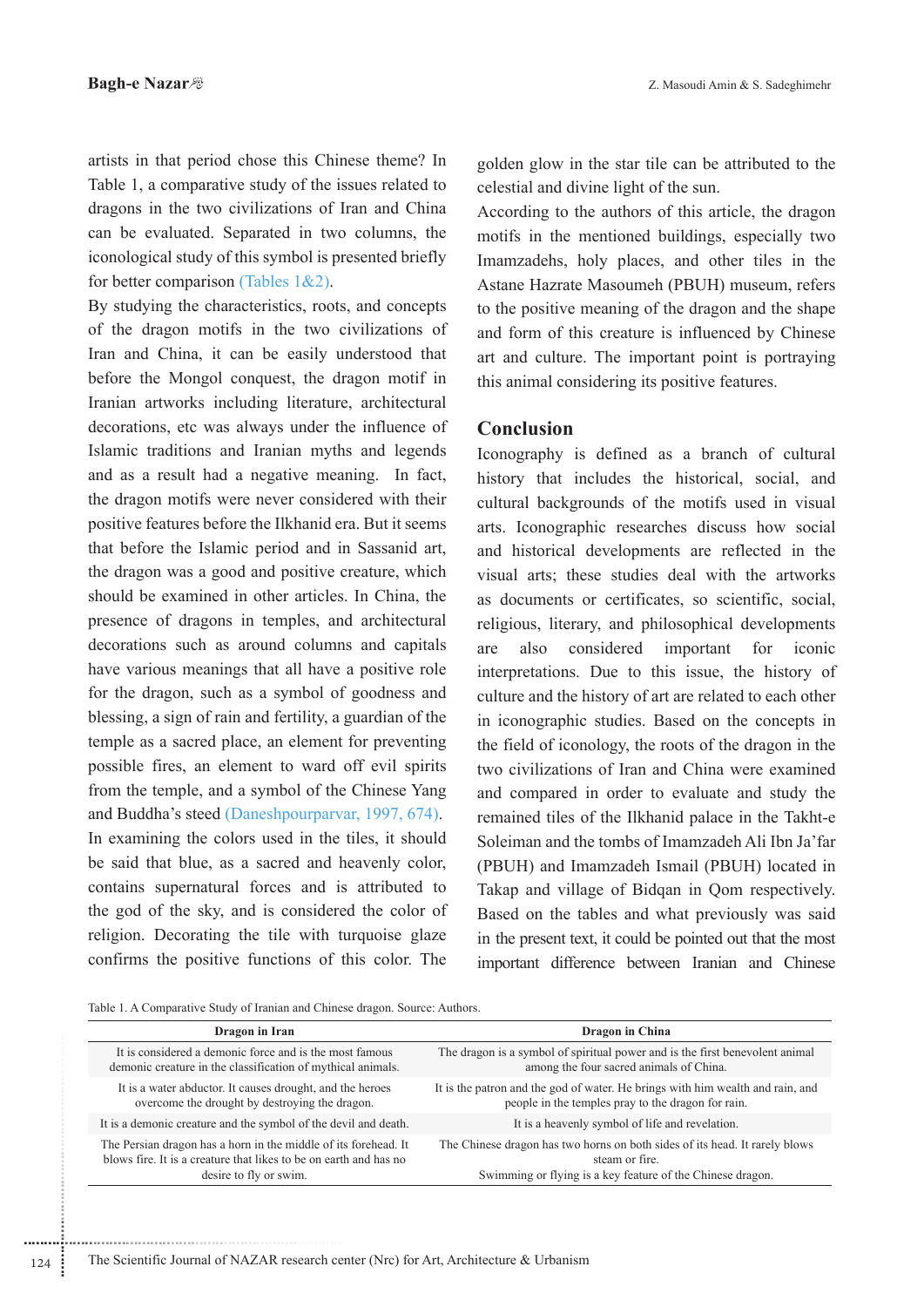|                           | <b>Chinese Dragon Samples</b> | <b>Dragon on the Studied Tiles</b> |
|---------------------------|-------------------------------|------------------------------------|
| Type and shape of heads   |                               |                                    |
| Type and shape of claws   |                               |                                    |
| Type and material of skin |                               |                                    |

Table 2. A Comparative Study of a Chinese dragon with the dragons on the studied tiles. Source: Authors.

dragons was the good aspects in the Chinese example and the evil aspects in the Iranian examples. Apart from the dragon in Sassanid art which seems to be a good creature, the dragon motifs in the pre-Mongol Iranian culture were always negative and demonic and were not considered as blessed auspicious elements. While in Chinese culture, the dragon is a symbol of happiness, positivity, and heaven, and is always accompanied by good and fertile rain and blessings. Based on the studied samples of tiles and studies on Ilkhanid art, it is clear that the dragon motifs used in the buildings had a function indicating good concepts derived from Chinese culture, and the influence of Ilkhanid art that came from the Far East to Iran can be seen clearly. Although there is a far distance between Iran and China and the two lands are not adjacent to each other, the goods came from China to Iran through the Silk Road and a branch of it (Spice Road) had packages decorated with dragon motifs and other Chinese elements (Javadi, 2008). The cultural sphere of the Iranian world has always been in contact with other cultures and has been influenced by them and influenced them as well. These influences have been maximized with the Mongol invasion and the conquest of the Ilkhans. In conclusion, we can mention the key point that the use of the dragon motifs in these buildings was based on the Chinese dragon with the same physical characteristics and same positive meaning; since the Mongol Turkic race has been ruling in Iran for centuries and the artworks were commissioned by Turkish sultans during this period, their racial and sometimes cultural elements were left in Iranian art, including Fig.s of the Mongol-Turkish race in paintings and elements such as Phonix, dragons, Chinese clouds and rocks. It was influenced by the taste and desire of the supporters of art in that period, namely the Mongol sultans.

#### **Endnotes**

1. Zarrin Pham (golden-glazed) is a method of decorating and making pottery. First, the dish is heated and glazed in a conventional method, then the design is painted on the cooled glaze with a combination of sulfur, silver oxide and copper oxide plus yellow or red ocher flowers. The dish is then dipped in vinegar. After that, the dish is heated for the second time at a lower temperature with a carbon monoxide atmosphere, wet fuel, and limited tanks. Finally, the ocher flower is slowly removed from the surface of the cooled dish and the design on the glaze remains fixed with a metallic sheen (Wilson, 2004, 12).

2. Imamzadeh Ali Ibn Ja'far (PBUH) is a descendant of Imam Ja'far Sadegh (PBUH) and one of the Imamzadehs buried in Qom. Other tombs are also attributed to him. Ali Ibn Ja'far was a scholar and pious man. He lived during the time of the four Imams. He also has written a book and is buried in Qom (Yasemi, 1938, 19).

nams fixed with a metallic sheen (Wilson, 2004, 12).<br>Ja'far (PBUH) is a descendant of Imam Ja'far Sadegh<br>he Imamzadehs buried in Qom. Other tombs are also<br>bh Ja'far was a scholar and pious man. He lived during<br>aams. He als 3. The Abi Taher family was engaged in the production of these tiles in Kashan, which were sent to other places after the construction (Pope & Ackerman, 2008, 1802). In Takht-e Soleiman Takap, there is a kiln for baking these tiles. Samples of these golden-glazed tiles are kept in Takht-e Soleiman Museum and the Islamic Museum of Iran today, which are with the motifs of Phonix